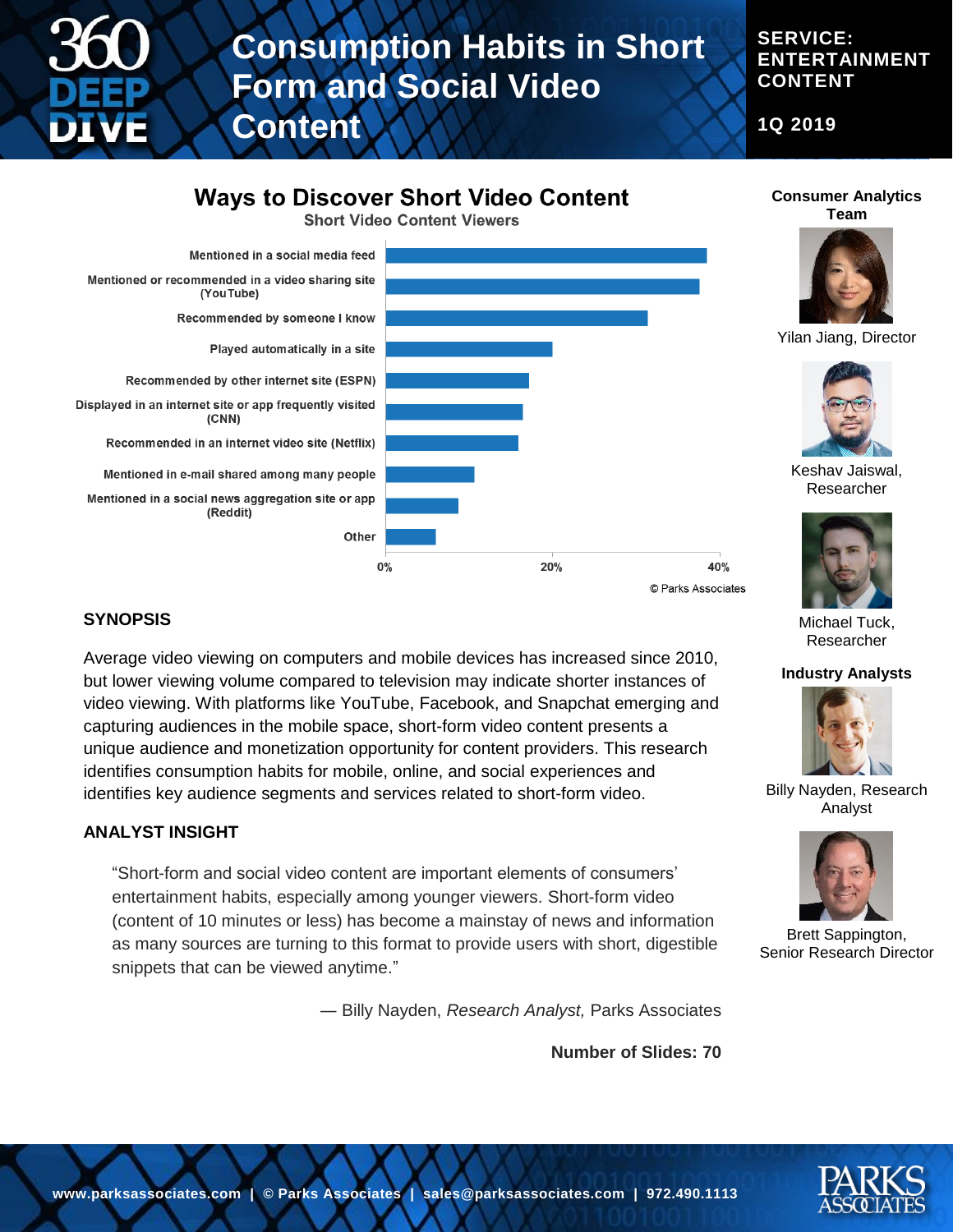

# **Consumption Habits in Short Form and Social Video**

# **SERVICE: ENTERTAINMENT CONTENT**

**1Q 2019**

# **CONTENTS**

### **Executive Summary**

- Industry Insight
- Definitions
- Key Findings and Market Impact

## **Consumption Habits in Short-Form Content**

**Content**

- Total Average Video Consumption by Platform (Q3/18)
- Sources Used to Watch Video Online (2017-2018)
- Average Numbers of Days Watching Online Video by Source Used Among Content Viewers (Q3/18)
- Online Content Viewing Habits (Q3/18)
- Viewer Segments of Each Online Video Content (Q3/18)
- Average Household Expenditure on Home Video Entertainment by Short-Form Content Viewing Segments (Q3/18)
- TV & Movie Viewing Habits by Short-Form Content Viewing Segments (Q3/18)
- Short Content Viewing Habits by TV Content Viewing Segments (Q3/18)
- OTT Service by Business Model Among Short-Form Viewing Segments (Q3/18)
- Age Breakdown Among Short-Form Content Viewing Segments (Q3/18)
- Gender Breakdown Among Short-Form Content Viewing Segments (Q3/18)
- Number of Adults in Household Among Short-Form Content Viewing Segments (Q3/18)
- Technology Adoption Among Short-Form Content Viewers (Q3/18)

# **Shoulder Programming Viewership Habits**

- Amount of Short-Form Viewing that is Shoulder Programming (Q3/18)
- Shoulder Programming by Short-Form Content Viewers (Q3/18)
- Age Groups Among Shoulder Programming Viewers (Q3/18)
- Households With Children Among Shoulder Programming Viewers (Q3/18)

### **Content Discovery and Preferences for Short-Form Video**

- Ways to Discover Short-Form Content (Q3/18)
- Short-Form Content Discovery by Viewing Segments (Q3/18)
- Top 5 Ways to Find Short-Form Content by Age (Q3/18)
- Top 5 Ways to Find Short-Form Content by Race (Q3/18)
- Top 5 Ways to Find Short-Form Content by Technology Adoption (Q3/18)
- Genres of Short-Form Content Watched by Viewers (Q3/18)
- Genre of Short-Form Content Watched by Viewing Segment (Q3/18)
- Top 5 Genres of Short-Form Content by Age (Q3/18)
- Top 5 Genres of Short-Form Content by Education Level (Q3/18)
- Top 5 Genres of Short-Form Content by Ways of Finding the Video (Q3/18)

### **Gaming and Short-Form Consumption Habits**

- Total Average Gaming Hours Per Week (2017-2018)
- Total Average Gaming Hours Per Week by Age (Q3/18)

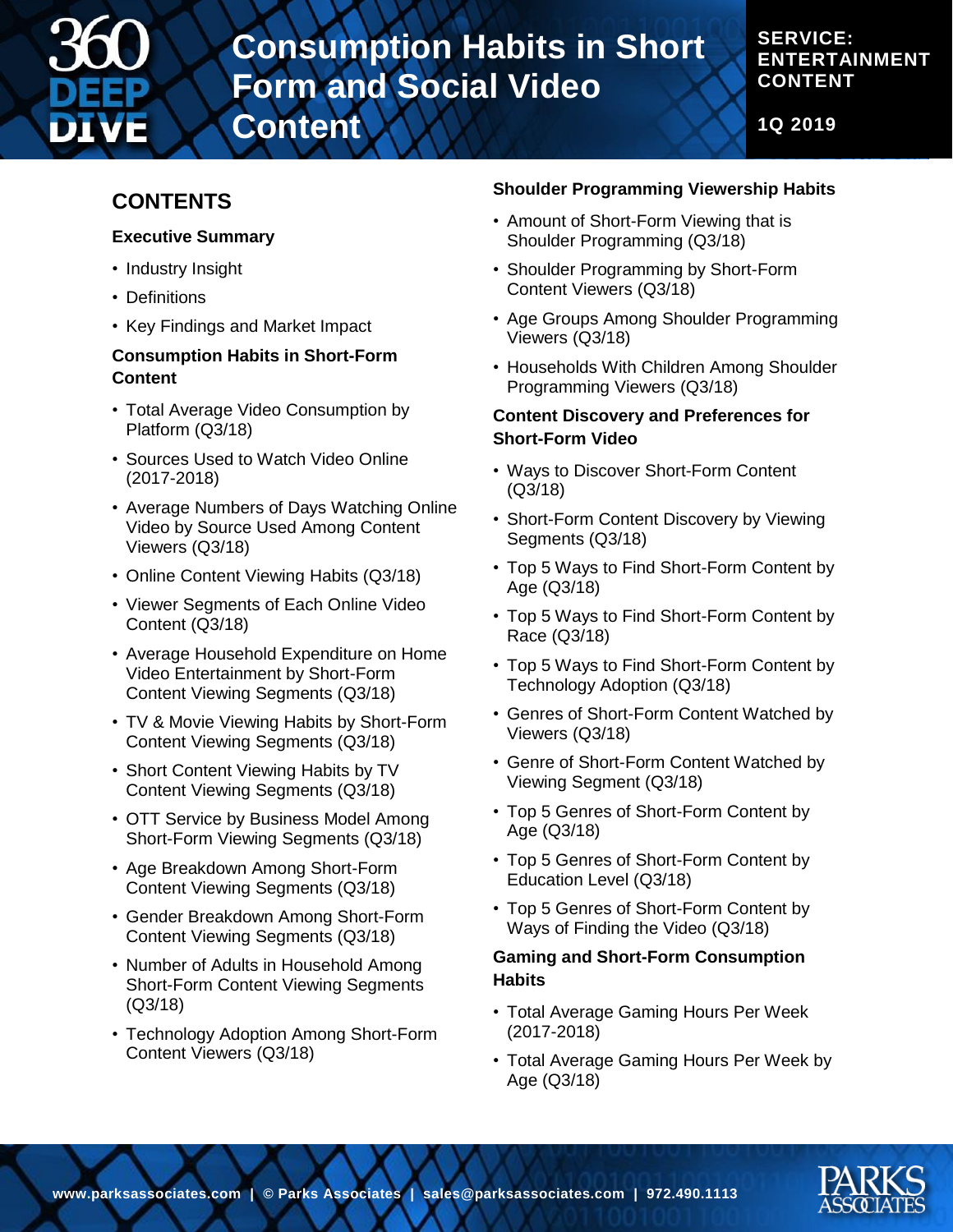

# **Consumption Habits in Short Form and Social Video Content**

## **SERVICE: ENTERTAINMENT CONTENT**

**1Q 2019**

- Total Average Gaming Hours Per Week by Education (Q3/18)
- Total Average Gaming Hours Per Week by Gender (Q3/18)
- Total Average Gaming Hours Per Week by Technology Adoption Segment (Q3/18)
- Total Average Gaming Hours Per Week by Short-Form Viewing Segments (Q3/18)
- Short-Form Video Viewing by Gaming Segments (Q3/18)
- Gaming Frequency by Short-Form Content Viewers (Q3/18)
- Short-Form Content Discovery by Gaming Segments (Q3/18)
- Genre of Short-Form Content Watched by Gaming Segment (Q3/18)
- Short-Form Viewing Segments by Gamers (Q3/18)
- Short-Form Content Discovery by Gamers (Q3/18)
- Genre of Short-Form Content Watched by Gamers (Q3/18)

#### **Esports Consumption Habits**

- Viewers of Esports Matches or Tournaments (2017-2018)
- Short-Form Viewing Segments Among Esports Viewers (Q3/18)
- Esports Viewership Among Short-Form Content Viewing Segments (Q3/18)
- Platforms Used to Watch Video Online by Esports Viewers (2017-2018)
- Esports Viewership by Race (Q3/18)
- Esports Viewership by Technology Adoption Segments (Q3/18)
- Esports Viewership by Age (Q3/18)
- Esports Viewership by Gender (Q3/18)

• Esports Viewership by Households With Children (Q3/18)

#### **Appendix**